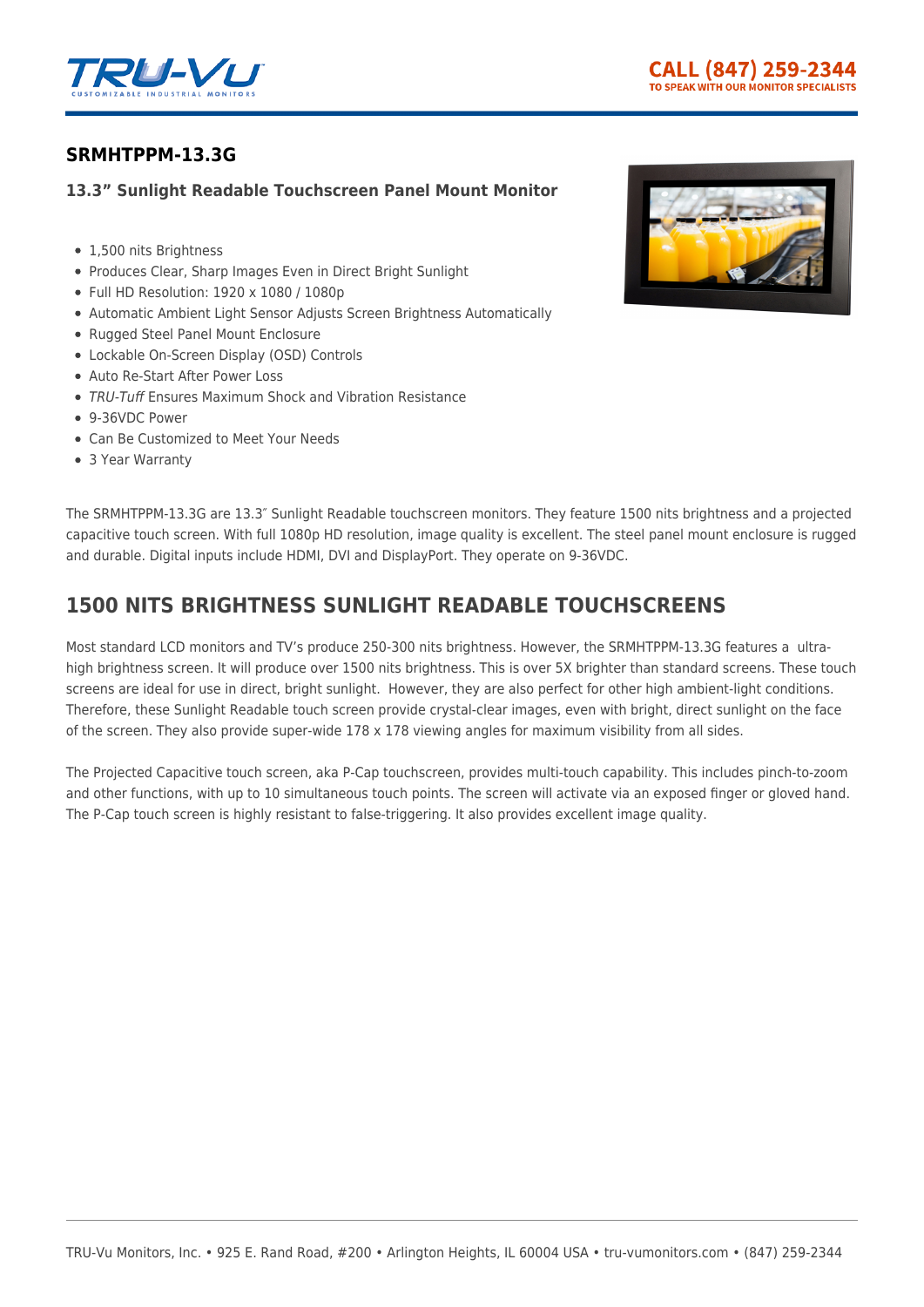



## **WHAT IS A PANEL-MOUNT TOUCHSCREEN MONITOR?**

A panel-mount monitor is a LCD monitor or touch screen that is designed to mount into a hole in your panel, door, dashboard or other surface. The electronics are recessed into the cut-out space. This enables the front bezel to flush-mount onto the surface of the wall, cabinet, door, dashboard, etc. There are numerous advantages to this. The monitor is less likely to be damaged. It saves precious space. It has a cleaner look. There's also a handy guide on [how to install a wall mount monitor](https://tru-vumonitors.com/wp-content/uploads/2020/02/How-To-Install-a-Panel-Mount-Monitor-v0120.pdf).

The SRMHTPPM-13.3G touchscreen monitors are extremely rugged. For example, we build them with true industrial-grade components. Furthermore, they receive our exclusive TRU-Tuff treatment. The TRU-Tuff process includes RTV silicone on all connections and critical components. Additionally, all wires are dressed, tie-wrapped and secured. Lastly, we apply ThreadLock to all screws. The powder-coated steel enclosure ensures maximum shock and vibration resistance. These 13.3″high brightness displays will provide years of reliable imaging performance. Specifically, typical [MTBF](https://en.wikipedia.org/wiki/Mean_time_between_failures) for these monitors is 50,000 hours.

## **13″ TOUCH SCREENS DEPLOYED WORLDWIDE**

Our 13.3″ 1500 nit touch screen monitors have been deployed in a wide range of demanding industries. For example, [military and law enforcement](https://tru-vumonitors.com/industries/military/), [heavy equipment,](https://tru-vumonitors.com/industries/cranes-heavy-equipment/) and [entertainment](https://tru-vumonitors.com/industries/sports-stadiums/) industries benefit. You will also find them in [inspection](https://tru-vumonitors.com/industries/automation-machine-vision/), [kiosks](https://tru-vumonitors.com/industries/kiosks-vending/), [sports stadiums](https://tru-vumonitors.com/industries/sports-stadiums/), and [transportation.](https://tru-vumonitors.com/industries/mass-transit/)

All TRU-Vu industrial LCD monitors are specifically designed for use in demanding applications. Every TRU-Vu monitor utilizes industrial-grade components. Our high-end LCD panels are not found in retail/consumer-grade monitors. This ensures superior image quality, improved performance and greater durability. Our 3-Year Warranty ensures you of reliable worry-free operation.

#### **FIND THE BEST 13″ SUNLIGHT READABLE TOUCH SCREEN FOR YOUR APPLICATION**

See our full line-up of industrial-grade [Sunlight Readable and Daylight Readable](https://tru-vumonitors.com/sunlight-readable-monitors/) and [panel mount monitors.](https://tru-vumonitors.com/panel-mount-monitors/) With over 540 LCD monitors and [touch screens](https://tru-vumonitors.com/touch-screen-monitors/) on our site, selecting the ideal solution may be a bit overwhelming. To help narrow-down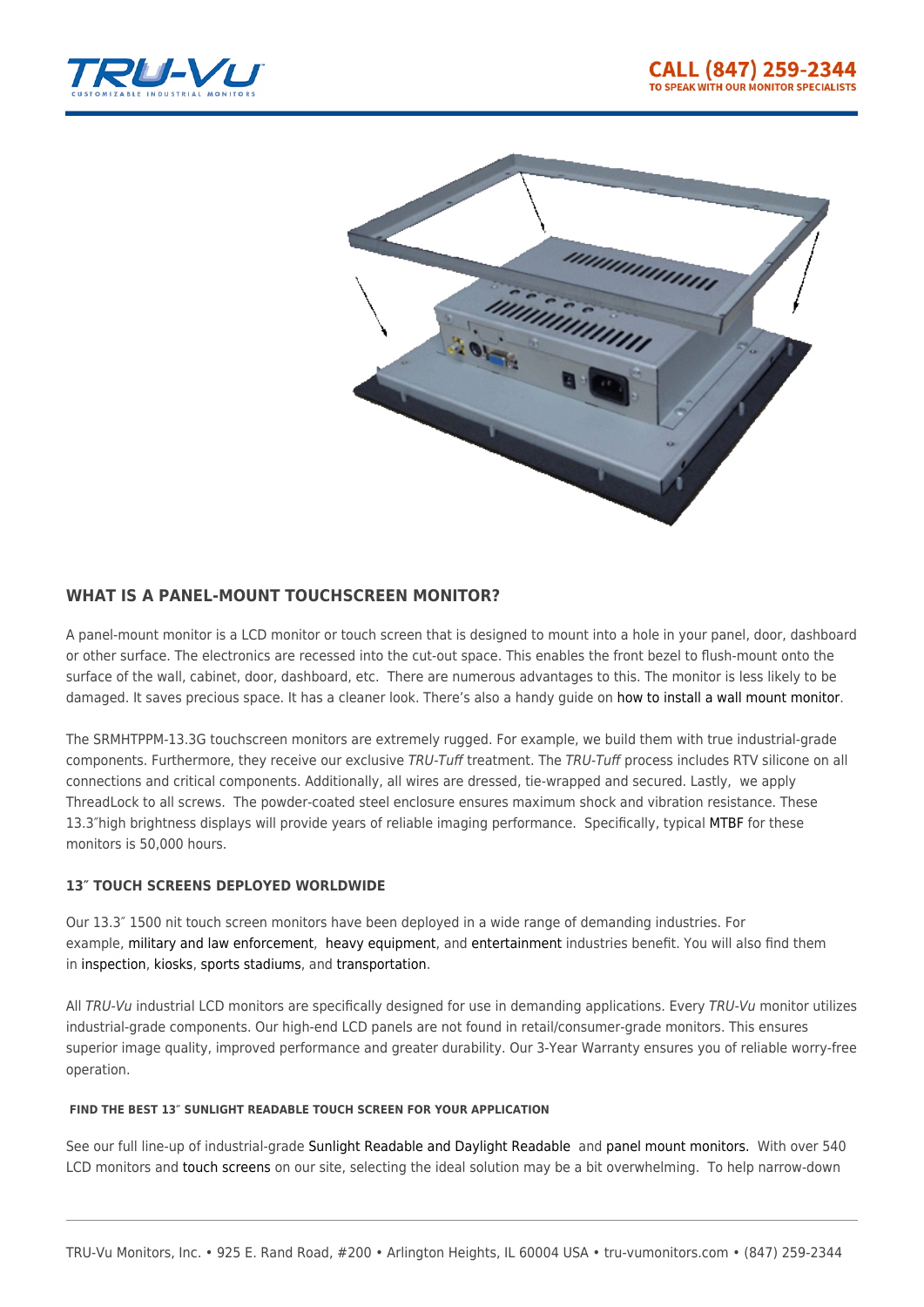

the choices, check out our [Advanced Search Tool](https://tru-vumonitors.com/products/). This will enable you to filter using your own specific search requirements. Shop by size [13 to 19 inch monitors](https://tru-vumonitors.com/13in-to-19in-monitors/), see all [24VDC monitors](https://tru-vumonitors.com/24vdc-monitors/). [Custom OEM LCD Displays](https://tru-vumonitors.com/custom-monitors/) and [Private Label Monitors](https://tru-vumonitors.com/private-label-monitors/) are also an option if you have very specific requirements. Additionally, see specs and information for all [16:9 aspect ratio monitors](https://tru-vumonitors.com/16by9-monitors/) [and touch screens](https://tru-vumonitors.com/16by9-monitors/). Visit our wide range of [LCD monitor mounts](https://tru-vumonitors.com/accessories/mounting-brackets-bases/) and stands to complete your installation.

Finally, our team members are ready to help! We can determine the exact solution that will meet your specific needs. Certainly, TRU-Vu will help provide crystal-clear images for your operating requirements . Call [\(847\) 259-2344](#page--1-0) today to speak with one of our specialists. Above all, we will listen. It's one of the things we do best. Our professional advisors will ensure the monitor or touch screen you receive will be and do everything you had hoped it would!

If you prefer, fill out a [quick form](https://tru-vumonitors.com/request-quote/) with your requirements, and we will guide you to the proper models that will work best.

#### **SPECIFICATIONS**

|                              | SRMHTPPM-13.3G                                                       |
|------------------------------|----------------------------------------------------------------------|
| <b>LCD Panel</b>             | 13.3" AHVA LCD; LED Backlights                                       |
| Touch Screen Type            | Projected Capacitive (P-Cap)                                         |
| Touch Interface              | <b>USB</b>                                                           |
| Resolution                   | 1920 x 1080 (1080P/60 Full HD)                                       |
| Viewable Area                | 11.55" (W) x 6.50" (H) (293.472 x 165.078 mm)                        |
| Pixel Pitch                  | 0.15285mm                                                            |
| <b>Display Colors</b>        | 16.7 M                                                               |
| <b>Aspect Ratio</b>          | 16:9                                                                 |
| <b>Brightness</b>            | 1,500 nits                                                           |
| <b>Contrast Ratio</b>        | 800:1                                                                |
| Viewing Angle                | $178^{\circ}$ (H) x $178^{\circ}$ (V)                                |
| Response Time                | 25msec Trf                                                           |
| Control                      | OSD (On-Screen Display) via Rear Panel Pushbuttons                   |
| Video Inputs                 | DVI-D, HDMI & DisplayPort                                            |
| Power Requirement            | 9-36 VDC (2.5mm Connector)                                           |
| Enclosure                    | Steel (Black) Panel-Mount, with Rear Clamp                           |
| <b>Operating Temperature</b> | $-4^{\circ}$ to $+158^{\circ}$ F ( $-20^{\circ}$ to $+70^{\circ}$ C) |
| Humidity                     | 5-90% RH                                                             |
| Shock                        | 50 G (20 msec, 1/2 sine)                                             |
| Vibration                    | 1.5G RMS 10-200 HZ                                                   |
| <b>Dimensions</b>            | 15.925"(W) x 10.972" (H) x 1.798" (D) (404.5 x 278.70 x 45.68 mm)    |
| Weight                       | 9.25 lbs. (4.195kg)                                                  |
| Warranty                     | 3 Years                                                              |

Note: Specifications subject to change without notice.

#### **DIMENSIONS (MM)**